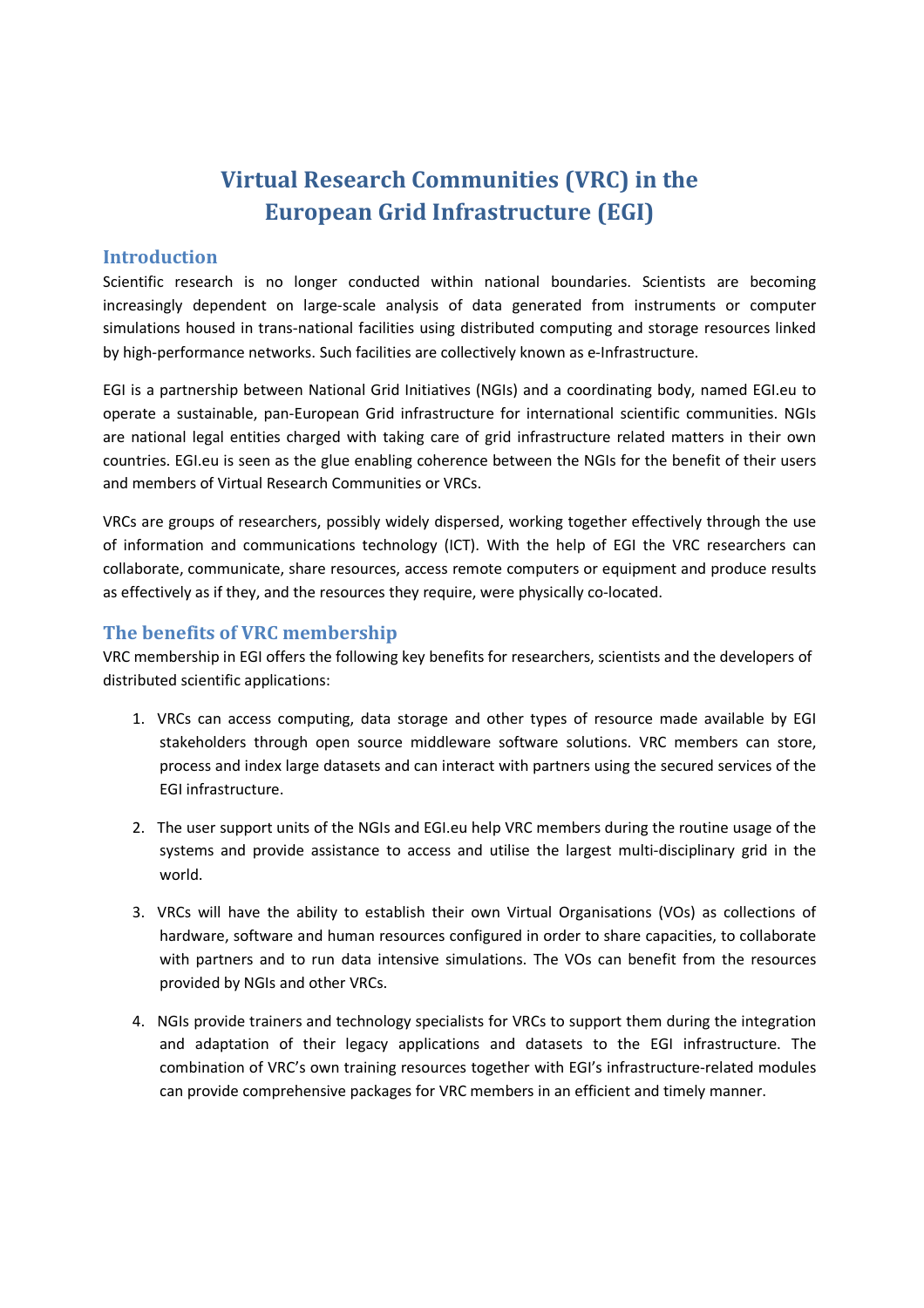5. VRCs can influence the evolution of EGI's services through representation in the User Community Board and the User Support Advisory Group. Based on requirements collected from its members, VRCs can advise EGI on its planning and operational priorities.

## Definition

The following diagram illustrates the purpose of the Virtual Research Community (VRC) within the EGI ecosystem. The VRC is defined as an organisational grouping that brings together transient Virtual Organisations within a persistent and sustainable structure. A VRC must be a self-organising group that collects and represents the interests of a focussed collection of researchers across a clear and welldefined field. Named contacts are agreed upon by the VRC to perform specific roles and these then form the communication channel between the VRC and EGI.



## Joining an existing VRC

Existing VRCs run applications for research domains as diverse as high energy physics, life sciences, astronomy, astrophysics, computational chemistry, earth sciences, fusion. The current list of active VRCs and their VOs can be found on the User Support section of the EGI website, together with information on how to join: www.egi.eu/user-support.

## Registering a new VRC

EGI invites international scientific communities to establish new VRCs. The proposal must demonstrate that it represents a community of researchers that has an established existence outside of the VRC, i.e. that it has structure (such as an ESFRI project, EIROFORUM laboratory, national research structure. professional organisation or affiliation, etc.) and that this body represents this particular community. The VRC must also show that it has an established governance model and open mechanisms for new participants to enter (or leave) the organisation, and that all members of this organisation will have access to all the services offered by the VRC, i.e. beyond those who are just part of the proposal. These conditions enable EGI.eu to recognise the VRC as being the 'voice' of a particular community of users within the infrastructure. EGI can also provide help and advice on suggested best practices for such organisational models if needed. All communication should be through the Chief Community Officer cco@egi.eu.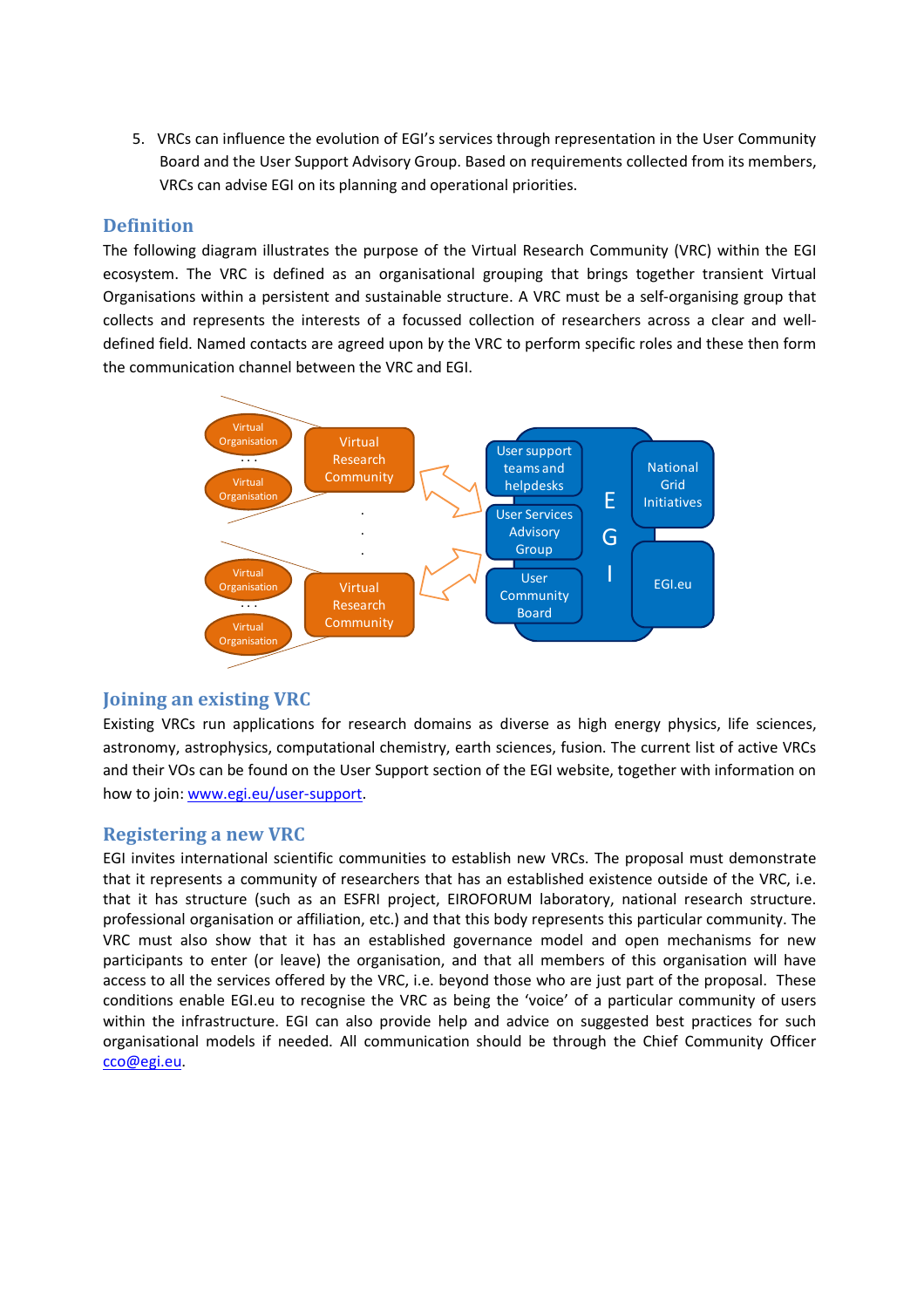## Procedure for Virtual Research Community accreditation in EGI

The following steps provide detailed information on the VRC accreditation process for EGI. Within EGI the model for scalable user support is the Virtual Research Community (VRC). This model will serve both large and small communities by offering structured research communities a sustainable mechanism with which to interact with EGI. This will allow the VRC to access EGI services and provide a point through which EGI can gather objectives and requirements from a defined set of users. The following section defines the purpose and benefits of the VRC as well as an accreditation process which involves a set of evaluation criteria for examining potential new VRCs to determine whether EGI should formally recognise them as appropriate and effective representatives of a given research community. Once this initial process is complete and contact points have been established more detailed discussions will take place to establish the technical and contractual agreements.

#### Procedure

All communication should be through the Chief Community Officer (CCO) cco@egi.eu with an email subject of "Request for new VRC called [your\_VRC]"

#### Step 1: Before submitting a request for a new VRC

Please check the current list of active Virtual Research Communities. This is accessible from the User Support section of the EGI website. This list also contains a list of the currently active Virtual Organisations (VOs) together with the VRC to which they are associated if applicable. The following questions can then be asked:

- Is there an existing VRC that could meet the needs of all or part of the proposed community? The scope of the proposed VRC should not overlap to any significant degree with any existing VRC;
- Are there existing VOs whose needs could be met by the proposed community? These may or may not already be part of an existing VRC;

#### Step 2: Initial request:

The VRC proposal must demonstrate that it represents a community of researchers that has an established existence outside of the VRC, i.e. that it has structure (such as an ESFRI project, EIROFORUM laboratory, national research structure. professional organisation or affiliation, etc.) and that this body represents this particular community. This community must also show that it has an established governance model and open mechanisms for new participants to enter (or leave) the organisation, and that all members of this organisation will have access to all the services offered by the VRC, i.e. beyond those who are just part of the proposal. These conditions enable EGI.eu to recognise the VRC as being the 'voice' of a particular community of users within the infrastructure. EGI can provide help and advice on suggested best practices for such organisational models if needed.

The proposal should also describe how the VRC organisational structure will become sustainable over time. For example will it adopt a formal legal structure or will it rely on committed services form a few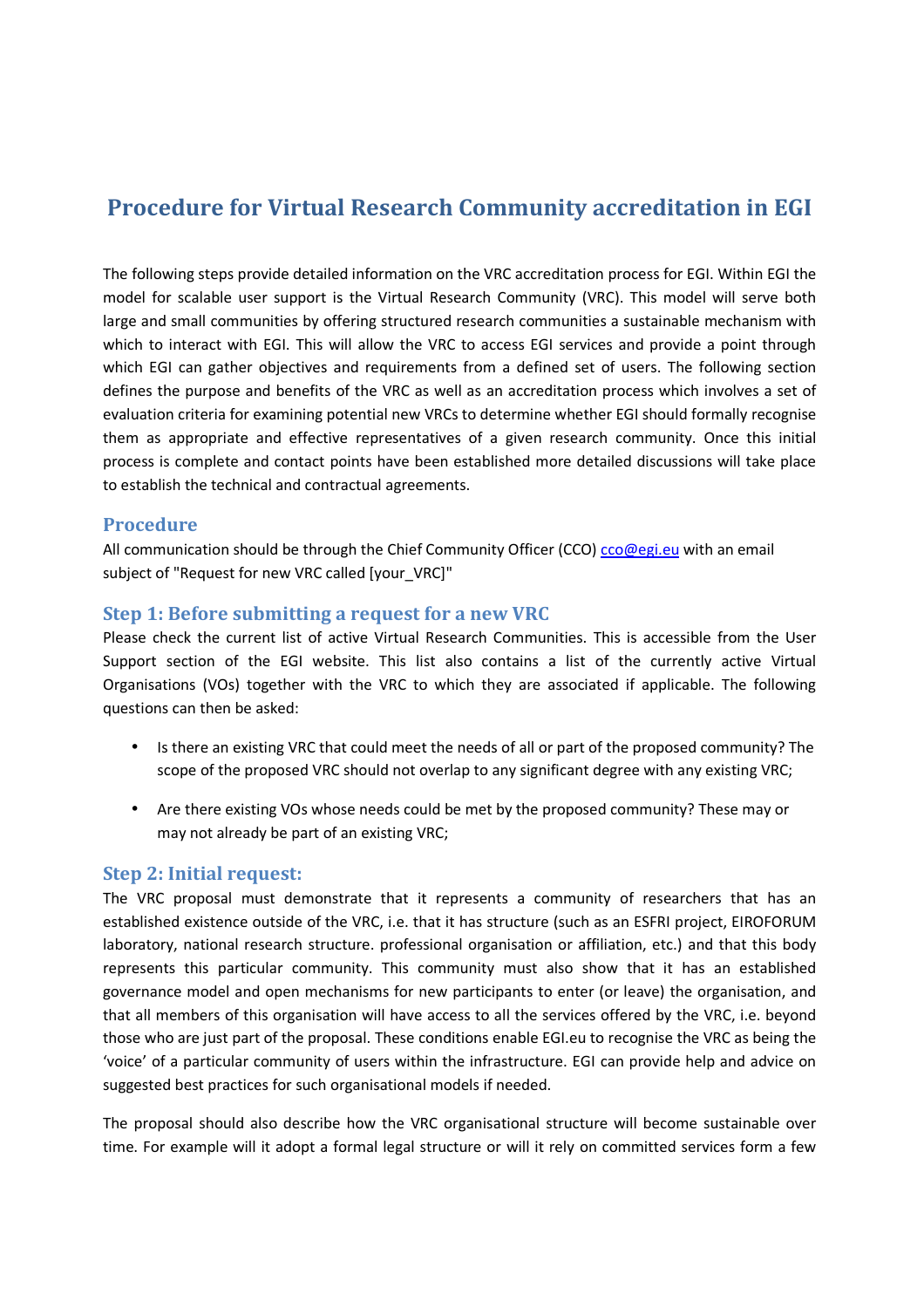dominant partner organisations in the field. There is no right or wrong answer as long as the potential for persistence can be demonstrated. The proposed VRC should respond to the following points:

- 1. Which ESFRI Roadmap projects (if any) are affiliated to the proposed VRC?
- 2. How would your community structure and organise itself in order to present a unified view as a VRC?
- 3. Which NGIs/EIROs endorse the proposed VRC by committing to provide access to resources (compute/data), VO services (e.g. VO monitoring frameworks through dashboards, VOMS for VO membership registration etc.) and generic user support services (e.g. application porting, training, etc.)?
- 4. How will the proposed VRC have the ability, capability and commitment to provide domainspecific support including training, dissemination and general community coordination activities?
- 5. How will the proposed VRC work with EGI to collect and prioritise requirements from within the communities they represent?
- 6. Any required interactions with resource providers outside of Europe should also be noted in terms of requirements and opportunities.

The application should also include the following information:

- A succinct description of the scope of the proposed VRC in terms of research discipline and the NGIs (if any) that are supporting the proposal.
- Details of the named representatives of the proposed VRC (together with a current email address and telephone number):
	- $\circ$  Coordinator: providing strategic and managerial input on the VRC's activity to the CCO and Director of EGI.eu;
	- o Technical contact: representing the VRC within EGI on the User Community Board (UCB) and possibly on other groups within EGI (e.g. User Support Advisory Group);
	- o Policy contact: providing input and feedback on the non-technical policies (e.g. security and usage) being developed by EGI;
	- $\circ$  Dissemination contact: providing a bi-directional contact point between the EGI Dissemination Manager (and their staff) and the VRC relating to dissemination activities
	- o Training contact: providing requirements to evolve the training services (i.e. digital library, registry of trainers, training calendar) and as contact point for training needs and services within their community;
	- o User Support contact: route for integrating community-based support units with the associated Support Unit in EGI;